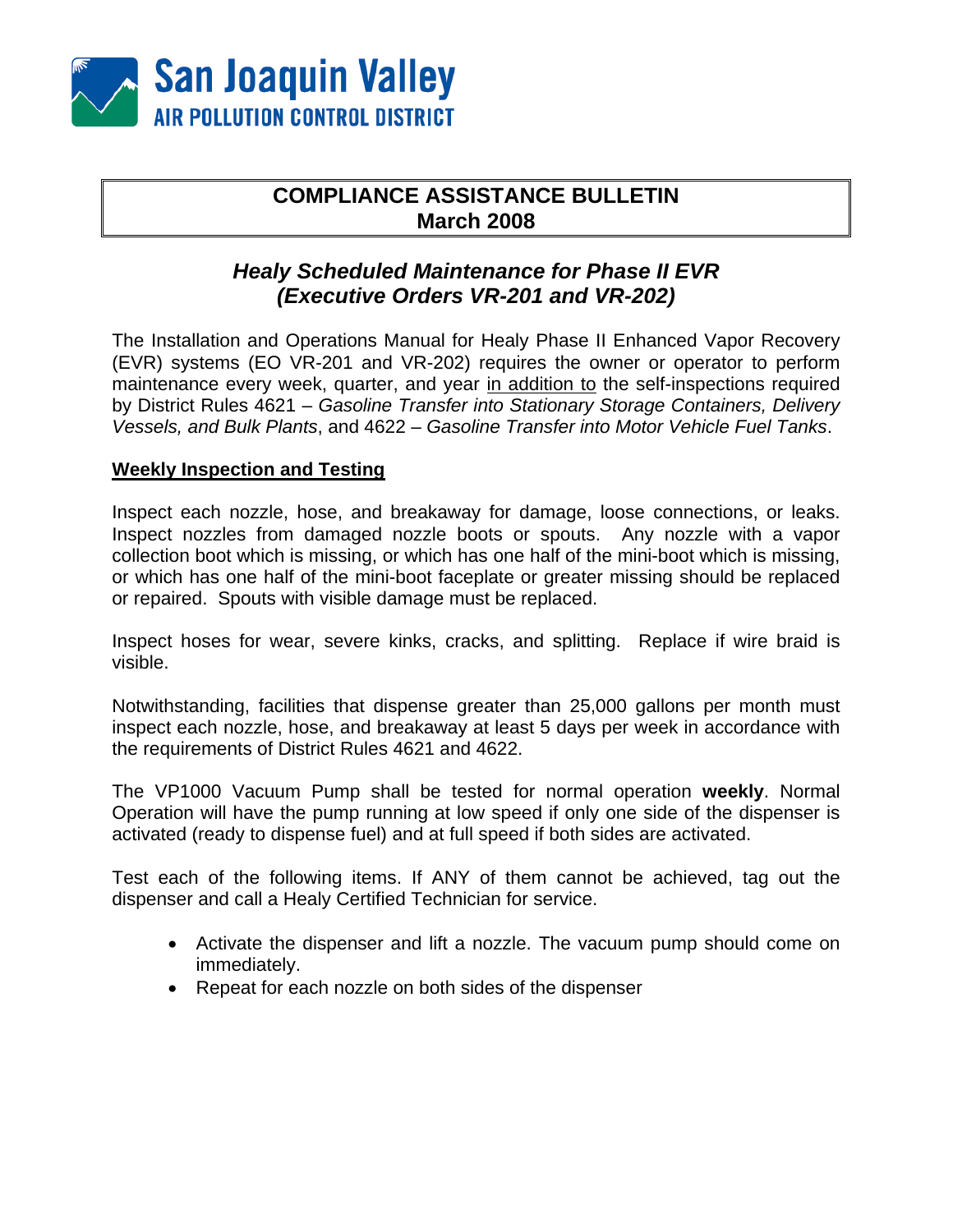Note: For unihose dispensers, conduct individual tests for each product grade

- Leave one nozzle activated on one side and with the pump running, activate and lift a nozzle on the other side of the dispenser and listen for a change of speed (increase) in the pump motor.
- Repeat the step 3, but start with the opposite side of the dispenser. After the vacuum pump increases speed, it will not drop back to single speed until one of the nozzles is reholstered.

### **Quarterly Inspection and Testing**

Perform the weekly inspection prior to the quarterly inspection.

Inspect the VP1000 pump for loose or damaged vapor line connections. If the copper tubing is kinked or loose remove the dispenser from service and call a Healy Certified Technician.

Check the maximum product dispensing flow rate. Verify the flow rate is between 6.0 gpm and 10.0 gpm.

- If the flow rate is less than 6.5 gpm, replace filters and recheck. If the flow rate does not increase remove the fueling point from service.
- If flow rate is greater than 10 gpm install a Healy Model 1301 or 1302 Flow Limiter and check the flow rate again. If the flow rate still exceeds 10 gpm remove the fueling point from service.

Check the clean air separator for proper operating configuration (see EO VR-201 or VR-202 Exhibit 2 Figure 2B-2 or 2B-2H).

### **Semi-Annual Testing (to be performed by a Healy Certified Technician only)**

Conduct V/L test on all nozzles (EO VR-201 and VR-202 Exhibit 5)

### **Annual Inspection and Testing (to be performed by a Healy Certified Technician only)**

Perform weekly and quarterly inspection prior to annual inspection.

Conduct static pressure performance of the Healy Clean Air Separator (EO VR-201 or VR-202 Exhibit 4).

Conduct pressure decay test (TP-201.3 and EO VR-201 and VR-202 Exhibit 8)

Conduct Dynamic Back Pressure (TP-201.4).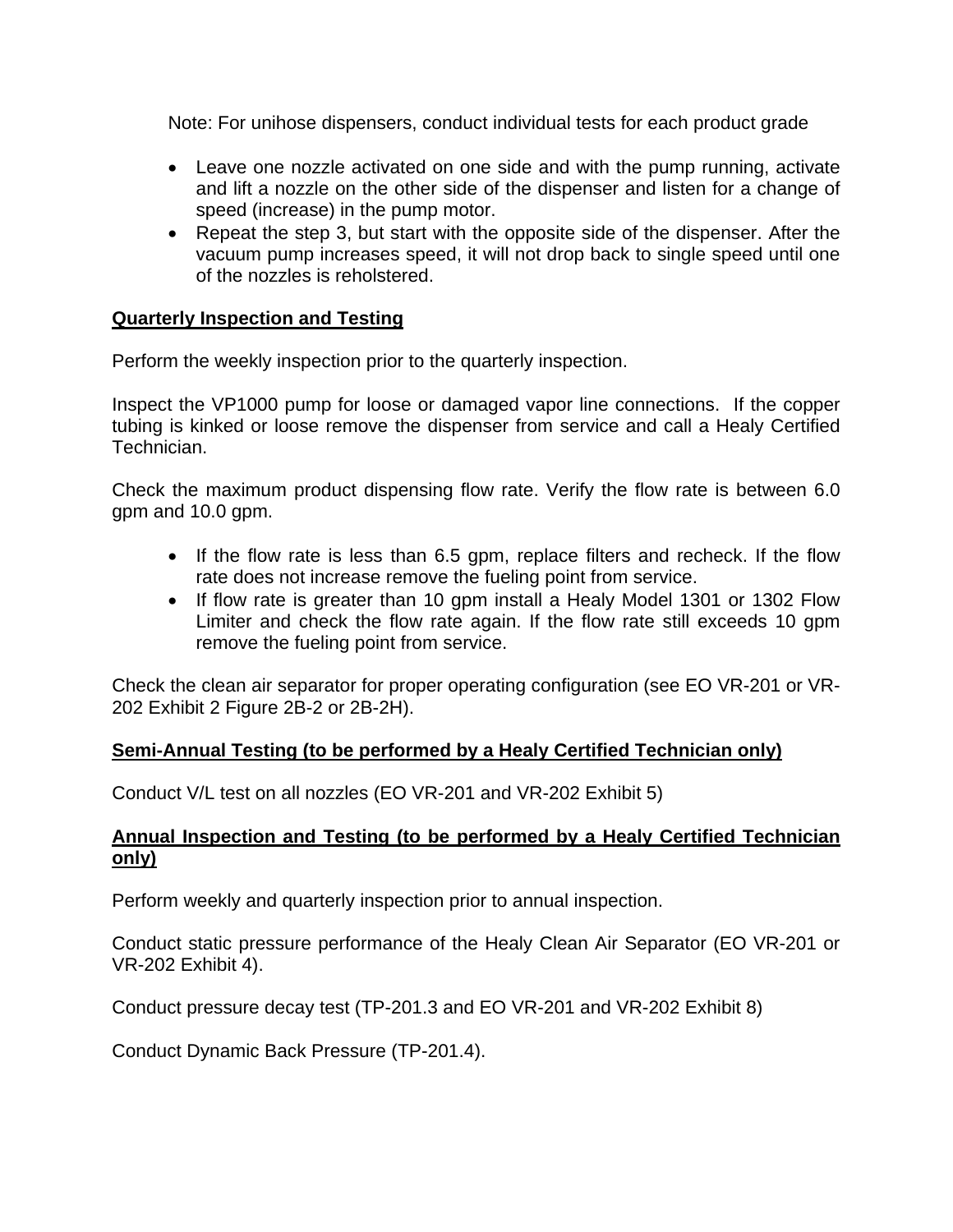Conduct dispenser vapor line tightness test found in the Healy dispenser manual under "testing the system" for each dispenser. Repair all leaks.

Conduct V/L test on all nozzles (EO VR-201 and VR-202 Exhibit 5).

### **Drive-Offs**

After a drive-off, breakaway reconnections must be performed in accordance with the procedure in the ARB approved Installation, Operation, and Maintenance Manual (IOM). Reconnections and/or service shall be logged in the Repair Log. Prior to returning the hanging hardware to service, it must be tested per the procedure in the IOM.

### **Recordkeeping**

Weekly and Quarterly inspection records should be kept with the period maintenance self-inspections required by rule District Rules 4621 and 4622. Facilities may use the attached self-inspection form for Healy Phase II EVR Systems or may utilize a custom form provided it contains the minimum information included on the District form.

#### **Questions and Additional Information**

If you have any questions or need clarification regarding the information contained within this bulletin please feel free to contact:

> Mr. Rob Vinson Mr. Vernon McKnight Fresno, CA 93726 Bakersfield, CA 93301 559.230.6000 661.326.6900

 1990 E. Gettysburg Ave 2700 'M' Street, Suite 275 rob.vinson@valleyair.org vernon.mcknight@valleyair.org